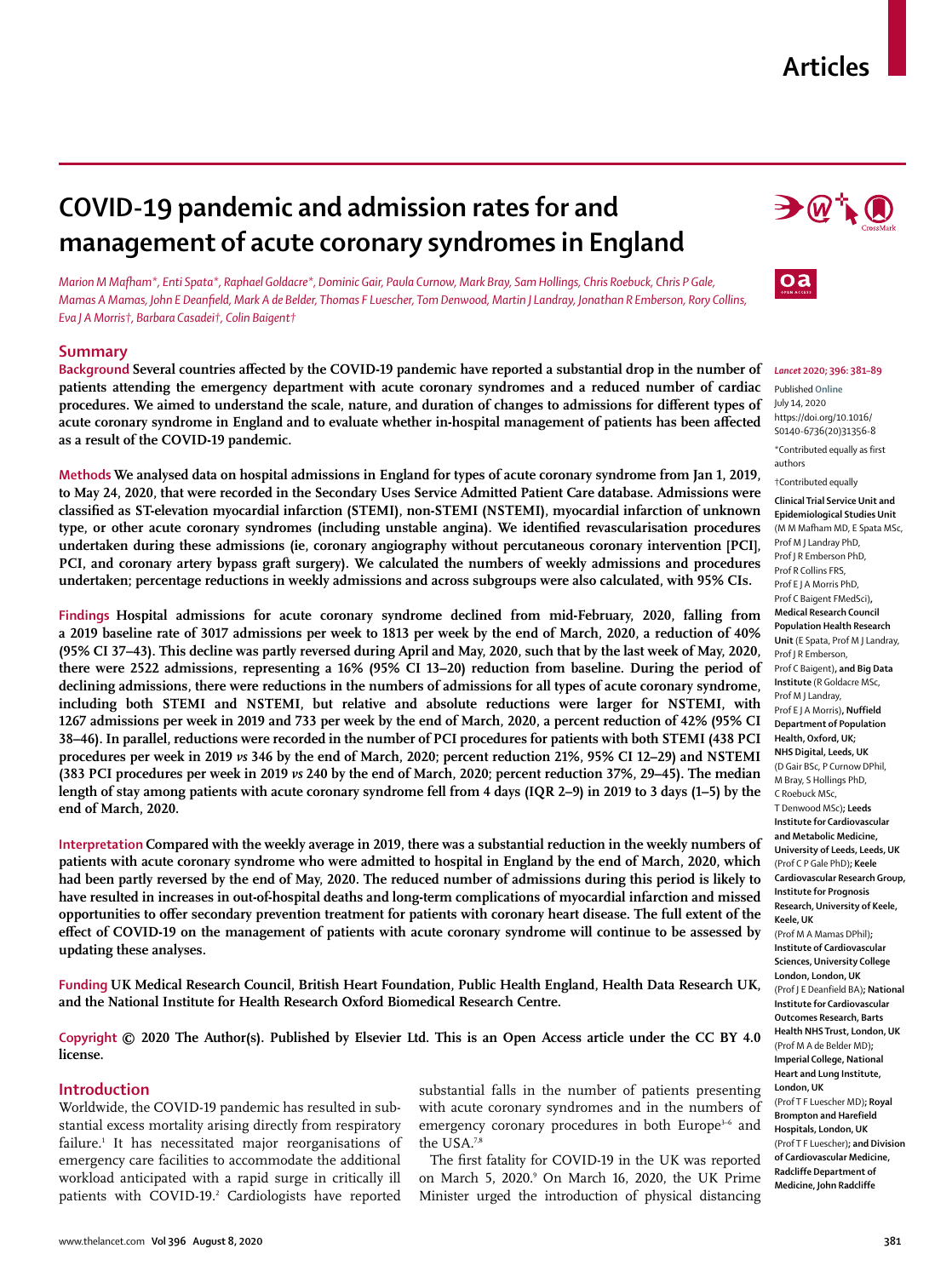**Hospital, Oxford, UK** (Prof B Casadei FMedSci) Correspondence to: Prof Colin Baigent, Medical Research Council Population Health Research Unit, Clinical Trial Service Unit and Epidemiological Studies Unit, Nuffield Department of Population Health, Oxford OX3 7LF, UK **colin.baigent@ndph.ox.ac.uk**

#### **Research in context**

## **Evidence before this study**

Reports have shown reductions in admissions for acute coronary syndrome and in primary percutaneous coronary intervention (PCI) procedures for acute myocardial infarction during the COVID-19 pandemic in several countries (eg, Austria, Italy, Spain, and the USA). These studies have provided scant information, however, about the time course of the changes in admission rates, the effect on different types of acute coronary syndrome, the treatment of patients admitted with acute coronary syndrome, and the relevance of patients' characteristics to the observed reductions.

### **Added value of this study**

Our study provides quantitative information about the time course of admission patterns and in-hospital management for acute coronary syndromes, including separately for ST-elevation myocardial infarction (STEMI) and non-STEMI (NSTEMI), since January, 2019. There was a 23% (95% CI 16–30) reduction in admissions for STEMI, and a reduction of 42% (38–46) in admissions for NSTEMI, from 2019 to the end of March, 2020. By the end of May, 2020, admission rates for

acute coronary syndrome had partly recovered but remained about 16% below baseline levels. The decline in admissions started before the UK lockdown (which happened on March 23, 2020) and was qualitatively similar throughout the country, with only minor variations in the magnitude of the changes in different demographic groups. Our study also identified changes in the management of patients who were admitted with an acute myocardial infarction throughout this period, with both a sustained increase in the proportion of patients receiving PCI on the day of admission and a continued reduction in the median length of stay.

## **Implications of all the available evidence**

Patients who do not go to hospital with an acute coronary syndrome, particularly STEMI, cannot benefit from reperfusion therapy or other appropriate treatments and are at increased risk of complications. The reasons for patients failing to attend emergency departments with acute coronary syndrome and other urgent conditions should be addressed promptly to avoid unnecessary deaths and disability, particularly during subsequent recurrences of COVID-19 in the UK or elsewhere.

For **ICD-10 codes** see [https://icd.](https://icd.who.int/browse10/2019/en) [who.int/browse10/2019/en](https://icd.who.int/browse10/2019/en)

See **Online** for appendix

For **updated analyses** see [https://www.ctsu.ox.ac.uk/](https://www.ctsu.ox.ac.uk/research/covid-19-acute-coronary-syndromes) [research/covid-19-acute](https://www.ctsu.ox.ac.uk/research/covid-19-acute-coronary-syndromes)[coronary-syndromes](https://www.ctsu.ox.ac.uk/research/covid-19-acute-coronary-syndromes)

measures,<sup>10</sup> and on March 23, 2020, a nationwide lockdown was announced.<sup>11</sup> UK health protection regulations came into force on March 26, 2020, $12$  which severely restricted movement among all UK citizens, although they still allowed people to leave their homes for essential reasons, including seeking health care. Analyses by Public Health England show a roughly 30% reduction in emergency ambulance calls for chest pain in England<sup>13</sup> and a greater than 52% reduction in emergency department attendances for myocardial ischaemia in England in March, 2020, with a subsequent rise.<sup>14</sup> Furthermore, surveys of cardiologists in the UK and elsewhere have suggested a substantial reduction in demand for coronary procedures.<sup>15</sup> On March 20, 2020, the British Cardiovascular Intervention Society issued guidance on measures to address the potential effect of COVID-19 on cardiology services.<sup>16</sup>

To understand the scale, nature, and duration of changes to admissions for different types of acute coronary syndrome, and to evaluate whether in-hospital management of patients has been affected as a result of the COVID-19 pandemic, we sought data for acute coronary syndrome admissions to National Health Service (NHS) acute hospital trusts in England from Jan 1, 2019. We intend to revise these [analyses](https://www.ctsu.ox.ac.uk/research/covid-19-acute-coronary-syndromes) monthly and make them available online to provide an updated summary of changes in such admissions as the response to the COVID-19 pandemic evolves.

# **Methods**

## **Data collection**

All episodes of care for patients admitted to acute NHS hospital trusts in England with acute coronary syndrome, defined using International Classification of Diseases 10th revision [\(ICD-10\)](https://icd.who.int/browse10/2019/en) codes, from Jan 1, 2019, to May 24, 2020, were identified in the Secondary Uses Service Admitted Patient Care (SUSAPC) database (appendix pp 2–4). We used the SUSAPC database because it is updated more rapidly than is the Hospital Episodes Statistics database. Admissions were classified as ST-elevation myocardial infarction (STEMI), non-STEMI (NSTEMI), myocardial infarction of unknown type, or other acute coronary syndromes (including unstable angina), according to the recorded ICD-10 codes (appendix p 5).

#### **Procedures**

To prevent overcounting of acute coronary syndrome events, episodes of care for every individual were linked into continuous single hospital admissions (spells), and spells were linked between hospitals (superspells). Revascularisation procedures (ie, coronary angiography without percutaneous coronary intervention [PCI], PCI, and coronary artery bypass graft [CABG] surgery) undertaken during these admissions were identified from relevant Office of Population, Censuses and Surveys Classification of Surgical Operations and Procedures, 4th revision codes (appendix  $p 6$ ).<sup> $\sigma$ </sup> It is not possible to identify primary PCI in SUSAPC data, so PCI on the day of admission was used as a surrogate for primary PCI among patients with STEMI.

As a result of service reorganisation in response to COVID-19,16 a reduction in the speed and completeness of clinical coding might have happened, which could result in artefactual declines in acute coronary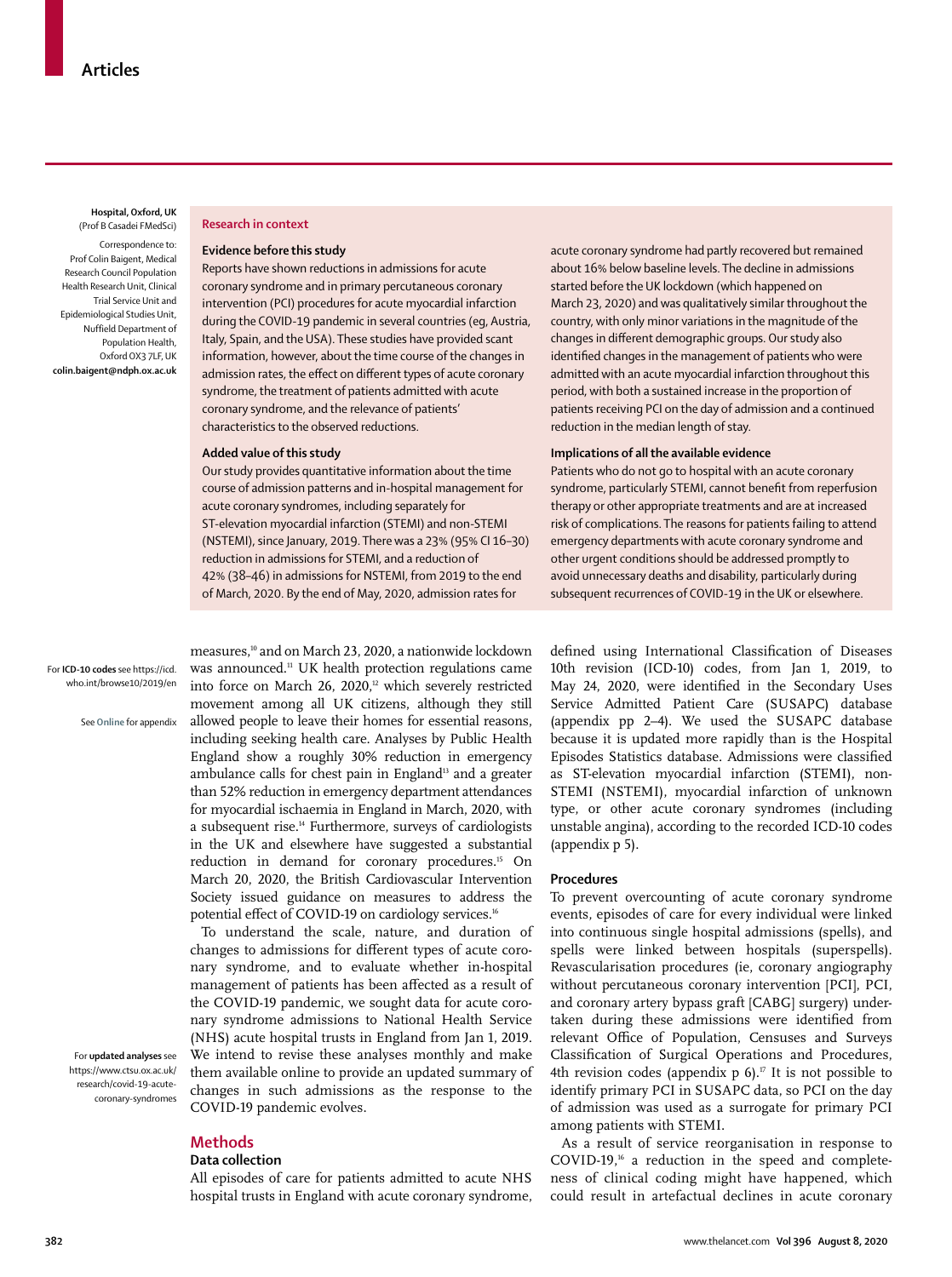|                       | Monthly average for January, 2020 |             | February, 2020 | March, 2020 | April, 2020 | May, 2020  |
|-----------------------|-----------------------------------|-------------|----------------|-------------|-------------|------------|
|                       | 2019 (n=13075)                    | $(n=13645)$ | $(n=12443)$    | $(n=10118)$ | $(n=8739)$  | $(n=9756)$ |
| Sex                   |                                   |             |                |             |             |            |
| Female                | 4829 (37%)                        | 5131 (38%)  | 4518 (36%)     | 3670 (36%)  | 3038 (35%)  | 3301 (34%) |
| Male                  | 8245 (63%)                        | 8513 (62%)  | 7921 (64%)     | 6441 (64%)  | 5652 (65%)  | 6404 (66%) |
| Age group             |                                   |             |                |             |             |            |
| <50 years             | 953 (7%)                          | 1051 (8%)   | 953 (8%)       | 754 (7%)    | 713 (8%)    | 799 (8%)   |
| 50-59 years           | 2082 (16%)                        | 2156 (16%)  | 2013 (16%)     | 1686 (17%)  | 1516 (17%)  | 1760 (18%) |
| 60-69 years           | 2723 (21%)                        | 2821 (21%)  | 2553 (21%)     | 2203 (22%)  | 1931 (22%)  | 2136 (22%) |
| 70-79 years           | 3353 (26%)                        | 3556 (26%)  | 3184 (26%)     | 2558 (25%)  | 2171 (25%)  | 2456 (25%) |
| $\geq 80$ years       | 3963 (30%)                        | 4061 (30%)  | 3740 (30%)     | 2917 (29%)  | 2408 (28%)  | 2605 (27%) |
| <b>Ethnic group</b>   |                                   |             |                |             |             |            |
| White                 | 10313 (79%)                       | 10678 (78%) | 9744 (78%)     | 7865 (78%)  | 6872 (79%)  | 7565 (78%) |
| Mixed race            | $58 (-1%)$                        | $65 (-1%)$  | 71 (1%)        | $43 (-1%)$  | $31 (-1%)$  | $31 (-1%)$ |
| Asian                 | 956 (7%)                          | 998 (7%)    | 887 (7%)       | 677 (7%)    | 510 (6%)    | 616 (6%)   |
| Black                 | 196 (2%)                          | 204 (1%)    | 177 (1%)       | 149 (1%)    | 138 (2%)    | 123 (1%)   |
| Other or unknown      | 1552 (12%)                        | 1700 (12%)  | 1564 (13%)     | 1384 (14%)  | 1180 (14%)  | 1421 (15%) |
| <b>Charlson index</b> |                                   |             |                |             |             |            |
| $\mathsf 0$           | 3933 (30%)                        | 4032 (30%)  | 3639 (29%)     | 3128 (31%)  | 2764 (32%)  | 3240 (33%) |
| 1                     | 3591 (27%)                        | 3712 (27%)  | 3482 (28%)     | 2899 (29%)  | 2449 (28%)  | 2697 (28%) |
| $\overline{2}$        | 2180 (17%)                        | 2340 (17%)  | 2140 (17%)     | 1676 (17%)  | 1405 (16%)  | 1572 (16%) |
| $3+$                  | 3371 (26%)                        | 3561 (26%)  | 3182 (26%)     | 2415 (24%)  | 2121 (24%)  | 2247 (23%) |
| Region of admission*  |                                   |             |                |             |             |            |
| Northeast             | 705 (5%)                          | 700 (5%)    | 690 (6%)       | 550 (5%)    | 460 (5%)    | 505 (5%)   |
| Northwest             | 2050 (16%)                        | 2200 (16%)  | 1920 (15%)     | 1625 (16%)  | 1495 (17%)  | 1550 (16%) |
| Yorkshire and Humber  | 1510 (12%)                        | 1635 (12%)  | 1435 (12%)     | 1245 (12%)  | 1040 (12%)  | 1180 (12%) |
| <b>East Midlands</b>  | 1060 (8%)                         | 1115 (8%)   | 1010 (8%)      | 825 (8%)    | 655 (7%)    | 800 (8%)   |
| West Midlands         | 1380 (11%)                        | 1395 (10%)  | 1285 (10%)     | 1040 (10%)  | 890 (10%)   | 1080 (11%) |
| East of England       | 1380 (11%)                        | 1400 (10%)  | 1380 (11%)     | 1035 (10%)  | 960 (11%)   | 980 (10%)  |
| London                | 1720 (13%)                        | 1805 (13%)  | 1645 (13%)     | 1260 (12%)  | 1060 (12%)  | 1225 (13%) |
| Southeast             | 1750 (13%)                        | 1860 (14%)  | 1690 (14%)     | 1410 (14%)  | 1235 (14%)  | 1415 (15%) |
|                       |                                   | 1535 (11%)  | 1385 (11%)     | 1135 (11%)  | 945 (11%)   | 1020 (10%) |

*Table 1:* **Characteristics of patients admitted to acute National Health Service hospital trusts in England with a diagnosis of any acute coronary syndrome (January, 2019, to May, 2020)**

syndrome-related admissions (particularly in the most recent data). For each week after Feb 17, 2020, we investigated this possibility by ascertaining the proportion of all SUSAPC records recorded in each week that contained no diagnostic ICD-10 codes, and an adjustment was made to the numbers of recorded admissions for acute coronary syndrome each week based on these proportions.

## **Statistical analysis**

In all analyses of admission numbers, data are presented for 2019 as median (IQR) weekly recorded numbers. For 2020, a local polynomial regression smoothing function (locally estimated scatterplot smoothing) was fitted through the weekly numbers (using the *loess* function in *R* with default settings). From 2020, weekly adjusted numbers (indicating the number of admissions in the preceding 7 days) are plotted along with their approximate SEs (under the assumption that the numbers follow a Poisson distribution). Percentage changes in weekly admissions were calculated by comparing the adjusted weekly admission number for the week commencing March 23, 2020, the week in which the lowest number of admissions was observed, with the mean weekly number during 2019; percentage changes are presented with 95% CIs. Percentage changes in weekly admissions among subgroups were calculated similarly, with tests for heterogeneity or trend across every subgroup presented. Monthly updates of tables and figures are available online. Analyses were produced using *R* [version 3.6.3.](https://r-project.org)

For more on *R* **software** see <https://r-project.org>

# **Role of the funding source**

The funders had no role in study design, data collection, data analysis, data interpretation, or writing of the report. The corresponding author had full access to all data in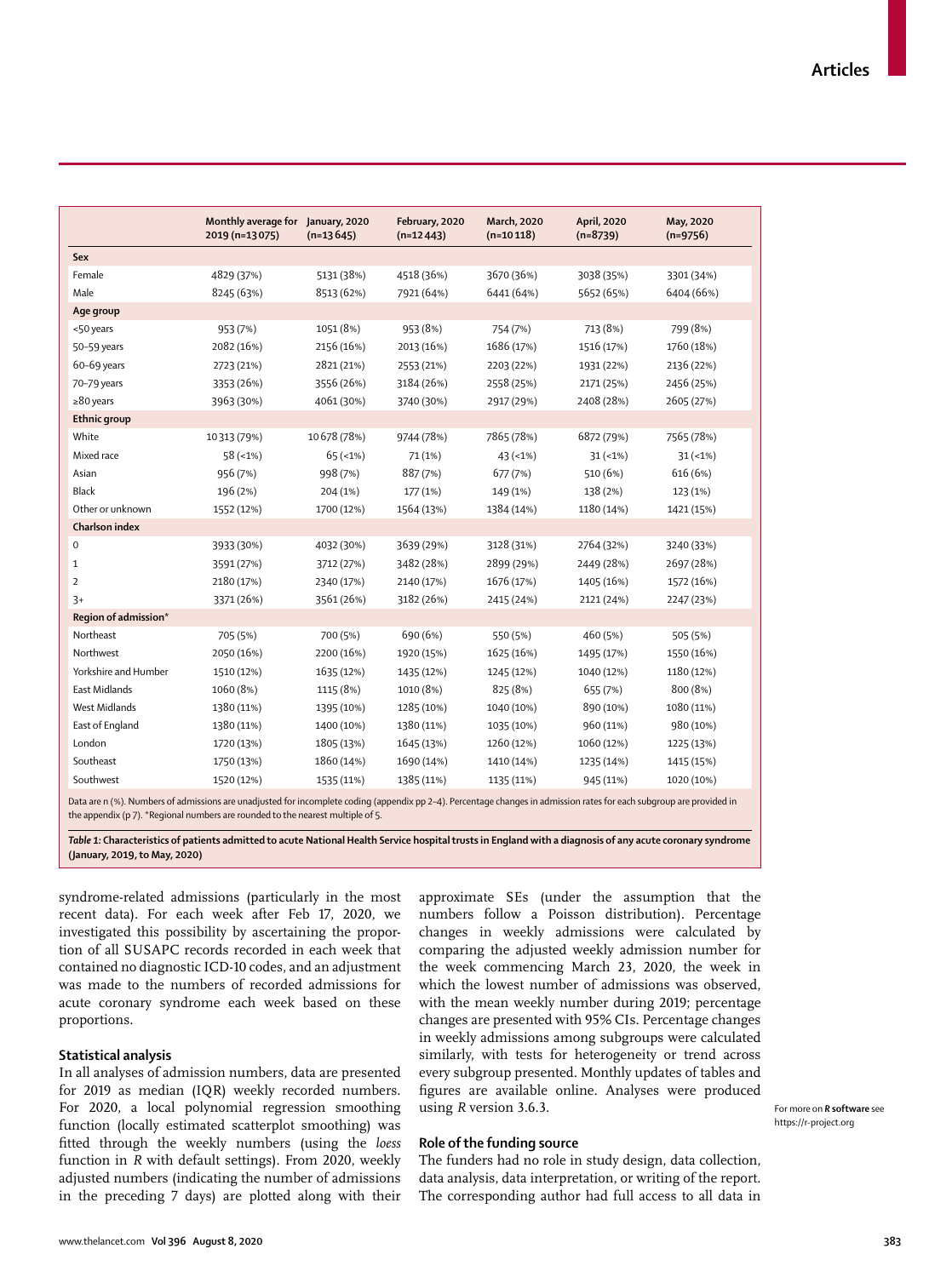

*Figure 1:* **Weekly admissions to acute National Health Service hospital trusts in England with an acute coronary syndrome, by type**

For weekly admissions in 2019, boxplots show the median and IQR, with whiskers extending (up to) 1·5 times the IQR above the upper quartile and below the lower quartile, with any weekly counts beyond those ranges indicated by x. For 2020, a locally estimated scatterplot smoothing spline is fitted through the weekly reported counts, with datapoints and SEs plotted. The date of the UK COVID-19 lockdown (March 23, 2020) is shown with a vertical dotted line. STEMI=ST-elevation myocardial infarction. NSTEMI=non-ST-elevation myocardial infarction.

> the study and had final responsibility for the decision to submit for publication.

# **Results**

SUSAPC data were available from all 147 acute NHS hospital trusts in England. Demographic characteristics of patients with acute coronary syndrome during January to May, 2020, were similar to the monthly average for 2019 (table 1). In 2019, the average number of acute coronary syndrome admissions per week from February to April, 2019 (3082 per week), was similar to the average number during the other months of the year (2994 per week).

A decline was seen in hospital admissions for acute coronary syndrome between mid-February, 2020, and the end of March, 2020 (figure 1), with the 2019 baseline number of 3017 admissions per week falling to 1813 per week (proportional reduction 40%, 95% CI 37–43; table 2). This decline was partly reversed during April and May, 2020, such that by the last week of May, 2020, there were 2522 admissions, representing a 16% (95% CI 13–20) reduction from baseline (figure 1). Reductions were recorded in numbers of admissions for acute myocardial infarction, STEMI, and NSTEMI from the average for 2019, to the end of March, 2020 (figure 1; table 2). The percentage reduction in admissions for all acute myocardial infarctions was 35% (95% CI 32–39), with an average of 2061 admissions per week in 2019, falling to 1335 per week by the end of March, 2020. For STEMI, there were 621 admissions per week in 2019 and 477 per week by the end of March, 2020 (percentage reduction in admissions 23%, 95% CI 16–30). The percentage reduction in admissions for NSTEMI was 42% (95% CI 38–46), with 1267 admissions per week in 2019 and 733 per week by the end of March, 2020. Admissions for both STEMI and NSTEMI rose through April and May, 2020, such that, by the last week of May, 2020, admissions were 10% lower than the 2019 baseline for STEMI (95% CI 2–17; 561 admissions per week) and 24% lower for NSTEMI (95% CI 19–28; 966 admissions per week; figure 1).

The 23% reduction in admissions for STEMI was accompanied by a slight rise in the proportion of patients admitted to hospital and receiving PCI on the day of admission (figure 2). As a result, the absolute number of patients with STEMI receiving PCI on the day of admission fell between 2019 and the end of March, 2020 (from 379 per week to 309 per week), a proportional reduction of 18% (95% CI 9–27; table 2; figure 3). The 42% reduction in NSTEMI admissions was accompanied by a slight increase in the proportion who received PCI at any time during admission (table 2; appendix p 8), which translated into a percentage reduction of 37% (95% CI 29–45) and a decrease in absolute numbers receiving PCI from 383 per week in 2019 to 240 per week by the end of March, 2020. For all types of acute coronary syndrome combined, the percentage reduction in patients having angiography without PCI was 60% (95% CI 53–65), with 429 procedures per week in 2019 and 172 per week by the end of March, 2020. CABG surgery during admission had largely ceased by April, 2020 (figure 3), with a percentage reduction of 80% (95% CI 68–87; table 2).

By the end of March, 2020, the median length of stay among patients admitted with any acute coronary syndrome fell from 4 days (IQR 2–9) in 2019 to 3 days (1–5; appendix p 9). For STEMI, the reduction in median stay was from 3 days (IQR 2–6) to 2 days (2–4) and for NSTEMI it was from 5 days (3–11) to 3 days (2–6). The length of stay remained lower during April and May, 2020. There was no apparent change in in-hospital mortality among patients admitted with acute coronary syndrome (data not shown).

The relative reductions in weekly numbers of admissions for acute coronary syndrome by the end of March, 2020, were qualitatively similar in all of the subgroups studied, but they seemed slightly larger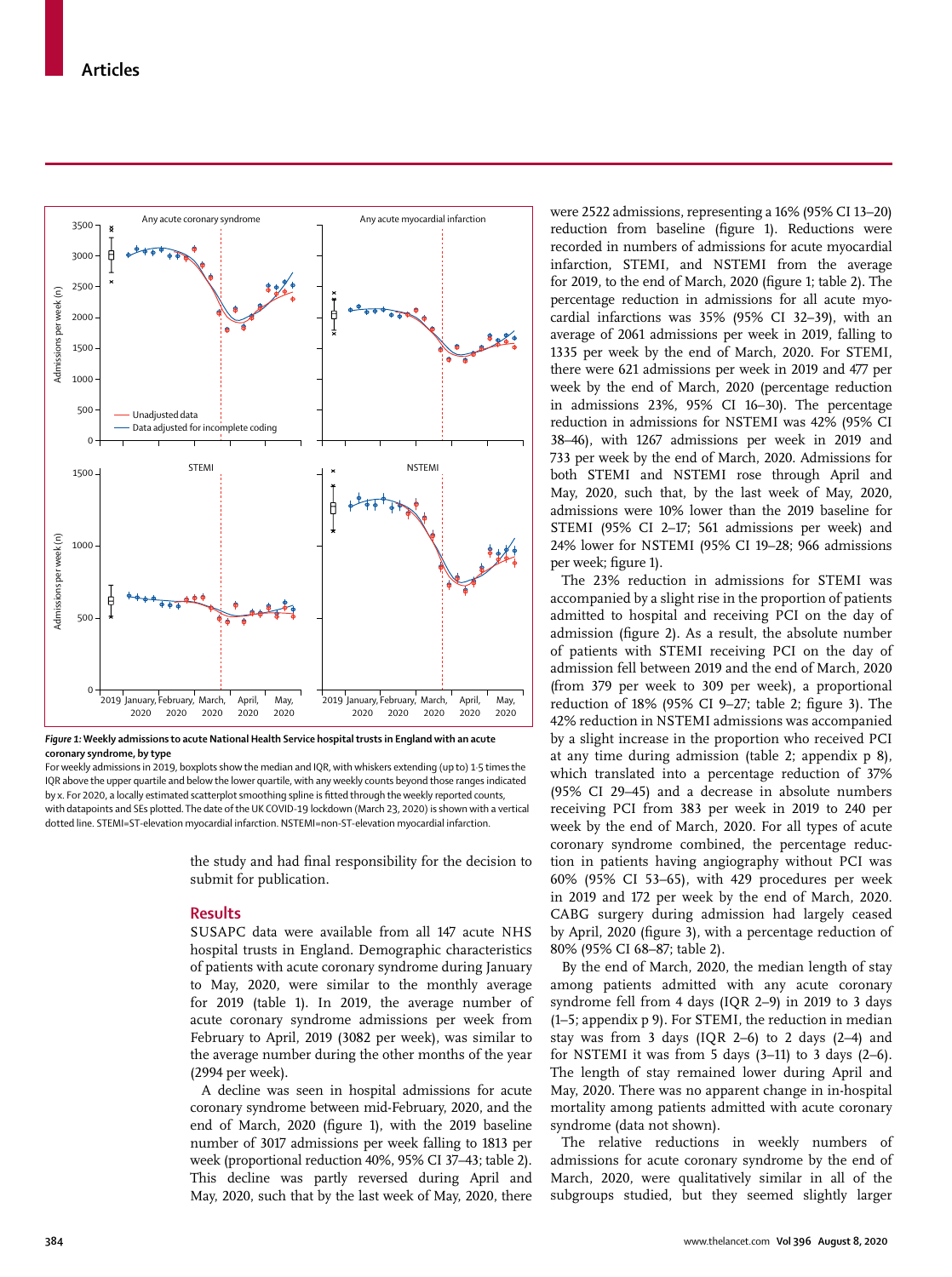|                                                                                                                                                                                                                      | All admissions | Any PCI        | PCI on day of<br>admission | PCI after day of<br>admission | <b>CABG</b> surgery | Angiography only |  |  |  |
|----------------------------------------------------------------------------------------------------------------------------------------------------------------------------------------------------------------------|----------------|----------------|----------------------------|-------------------------------|---------------------|------------------|--|--|--|
| Acute coronary syndrome                                                                                                                                                                                              |                |                |                            |                               |                     |                  |  |  |  |
| 2019 weekly average                                                                                                                                                                                                  | 3017           | 909            | 464                        | 450                           | 93                  | 429              |  |  |  |
| March 23-30, 2020                                                                                                                                                                                                    | 1813           | 631            | 392                        | 239                           | 19                  | 172              |  |  |  |
| Percent reduction (95% CI)                                                                                                                                                                                           | 40% (37 to 43) | 31% (25 to 36) | 16% (7 to 24)              | 47% (40 to 53)                | 80% (68 to 87)      | 60% (53 to 65)   |  |  |  |
| Acute myocardial infarction                                                                                                                                                                                          |                |                |                            |                               |                     |                  |  |  |  |
| 2019 weekly average                                                                                                                                                                                                  | 2061           | 834            | 453                        | 386                           | 80                  | 306              |  |  |  |
| March 23-30, 2020                                                                                                                                                                                                    | 1335           | 594            | 381                        | 213                           | 17                  | 139              |  |  |  |
| Percent reduction (95% CI)                                                                                                                                                                                           | 35% (32 to 39) | 29% (23 to 34) | 16% (7 to 24)              | 45% (37 to 52)                | 79% (66 to 87)      | 55% (46 to 62)   |  |  |  |
| <b>STEMI</b>                                                                                                                                                                                                         |                |                |                            |                               |                     |                  |  |  |  |
| 2019 weekly average                                                                                                                                                                                                  | 621            | 438            | 379                        | 63                            | 16                  | 49               |  |  |  |
| March 23-30, 2020                                                                                                                                                                                                    | 477            | 346            | 309                        | 36                            | 4                   | 34               |  |  |  |
| Percent reduction (95% CI)                                                                                                                                                                                           | 23% (16 to 30) | 21% (12 to 29) | 18% (9 to 27)              | 43% (21 to 59)                | 75% (33 to 91)      | 31% (3 to 51)    |  |  |  |
| <b>NSTEMI</b>                                                                                                                                                                                                        |                |                |                            |                               |                     |                  |  |  |  |
| 2019 weekly average                                                                                                                                                                                                  | 1267           | 383            | 67                         | 317                           | 63                  | 245              |  |  |  |
| March 23-30, 2020                                                                                                                                                                                                    | 733            | 240            | 68                         | 172                           | 13                  | 97               |  |  |  |
| Percent reduction (95% CI)                                                                                                                                                                                           | 42% (38 to 46) | 37% (29 to 45) | $-1\%$ ( $-29$ to 20)      | 46% (37 to 53)                | 79% (64 to 88)      | 60% (52 to 68)   |  |  |  |
| Data are n per week, unless otherwise stated. PCI=percutaneous coronary intervention. CABG=coronary artery bypass graft. STEMI=ST-elevation myocardial infarction.<br>NSTEMI=non-ST-elevation myocardial infarction. |                |                |                            |                               |                     |                  |  |  |  |

*Table 2:* **Percent reduction in weekly acute coronary syndrome admissions to acute National Health Service hospital trusts in England, from average weekly admissions in 2019 to admissions week commencing March 23, 2020, the week in which the lowest number of admissions was observed**

among patients with a higher (worse) Charlson comorbidity index and for individuals in the London and East Midlands regions of England (appendix pp 7, 10).

# **Discussion**

Previous reports of reduced admissions for acute coronary syndrome and decreased use of coronary procedures in various countries affected by the COVID-19 pandemic<sup>3-8</sup> have indicated that declines in admissions and procedures are widespread. However, those reports have provided scant detail: in particular, only one study<sup>s</sup> reported the time course of changes in number of admissions, and there has been a paucity of information about the relative effect on different types of acute coronary syndrome, the acute management of patients admitted with acute coronary syndrome, and the relevance of patients' characteristics. By contrast, in our study, unique access to rapidly available, central NHS health-care data has allowed us to produce near real-time analyses based on all admissions for acute coronary syndrome in all 147 acute hospitals across England. Moreover, we are able to follow emerging trends over time as the response to COVID-19 evolves (eg, with easing of restrictions and any recurrent outbreaks of infection).

Our study provides several key insights into the noted reduction in admissions for acute coronary syndrome. First, by the end of March, 2020, the average weekly number of acute coronary syndrome admissions fell by 40% compared with the average weekly number observed during 2019. The decline seems to have started at least 2 weeks before the first UK death from COVID-19 (on March 5, 2020), and about a month before the UK Government implemented the lockdown (on March 23, 2020). This finding is consistent with a report based on data from US Kaiser Permanente Northern California, which indicated that the reduction in acute myocardial infarction admissions preceded the US shelter-in-place order by about 2 weeks.<sup>8</sup> Our study also shows that, beginning in April, 2020, admissions for acute coronary syndrome in England began to return to normal and, by the end of May, 2020, were about 16% below the 2019 baseline level. Measured against this baseline, from January, 2020, until the end of May, 2020, there had been around 8000 fewer admissions for acute coronary syndromes than would be expected, including 5000 fewer admissions for myocardial infarction, and this deficit will continue to grow until weekly admission numbers return to normal.

By mid-February, 2020, UK media were reporting the spread of severe acute respiratory syndrome coronavirus 2 (SARS-CoV-2) in China and in northern Italy. NHS hospitals had been told to prepare for a large influx of patients with COVID-19. As early as Feb 14, 2020, fearinducing language was noted in the media.<sup>18</sup> Taken together with survey data from Hong Kong, in which patients delayed seeking medical help because of worries about acquiring COVID-19,<sup>19</sup> it seems likely that fear of contagion has been a major factor underlying the observed reduction in admissions for acute coronary syndrome in our study. The partial recovery in admission rates by the end of May, 2020, suggests that the British Heart Foundation and British Cardiovascular Society publicity campaign in early April, 2020, in which people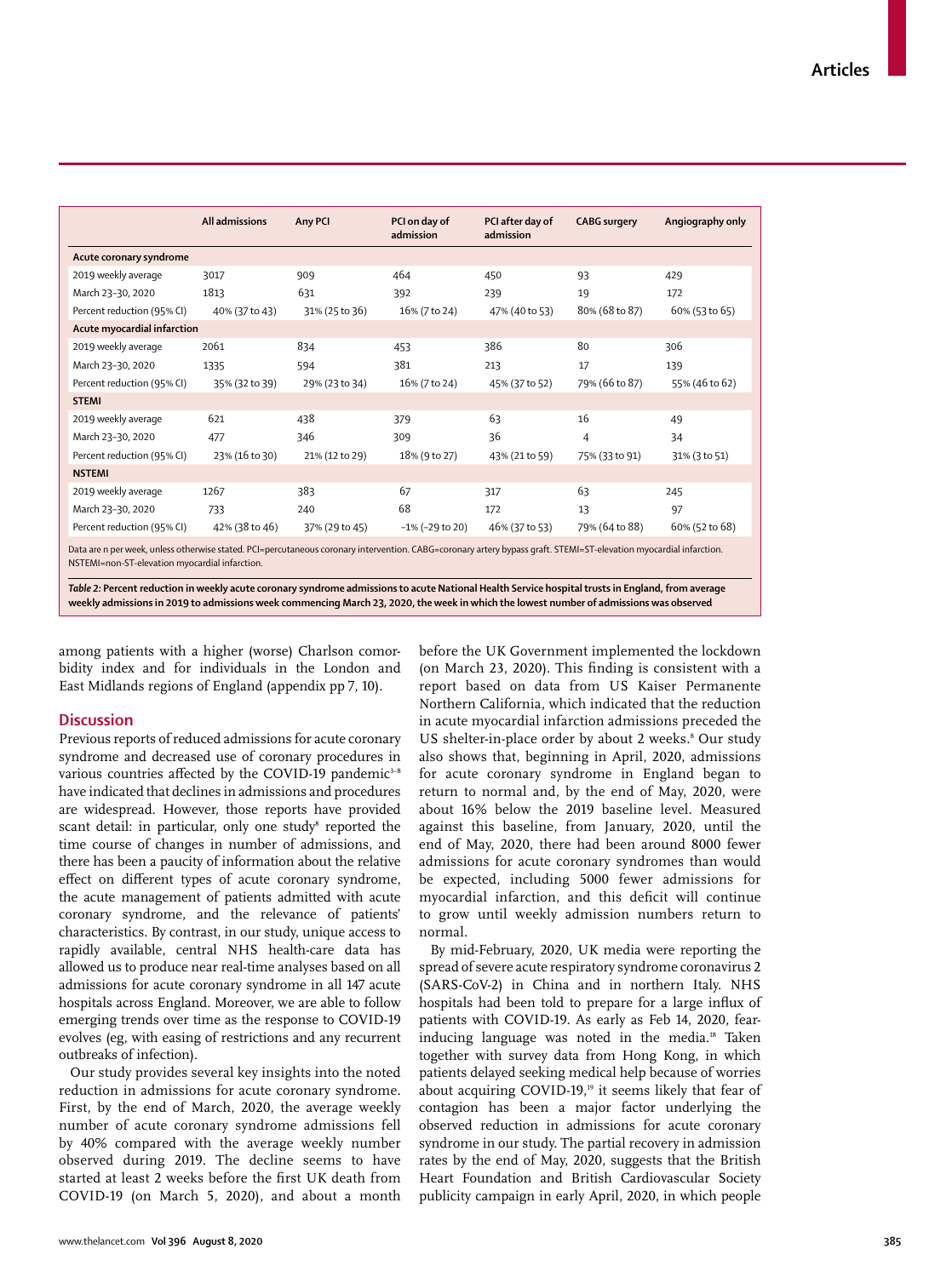

*Figure 2:* **Weekly admissions to acute National Health Service hospital trusts in England with an acute coronary syndrome receiving PCI on the day of admission**

For weekly admissions in 2019, boxplots show the median and IQR, with whiskers extending (up to) 1-5 times the IQR above the upper quartile and below the lower quartile, with any weekly counts beyond those ranges indicated by x. For 2020, a locally estimated scatterplot smoothing spline is fitted through the weekly reported counts or proportions. Vertical lines represent 1 SD for weekly counts or proportions. The date of the UK COVID-19 lockdown (March 23, 2020) is shown with a vertical dotted line. STEMI=ST-elevation myocardial infarction. NSTEMI=non-ST-elevation myocardial infarction. PCI=percutaneous coronary intervention.

with heart attack symptoms were encouraged to attend hospital, could have helped to allay such fears.<sup>20</sup> The observation that the decline in admissions preceded the UK lockdown and, despite the continuing lockdown, had partly recovered by the end of May, 2020, suggests that environmental changes (eg, reduced air pollution), decreased physical activity, or diminished stress because of lockdown are unlikely to be major contributors to the noted trends in acute coronary syndrome admissions in the current pandemic.<sup>21,22</sup>

A second novel finding of our analysis is the clear distinction between the 23% reduction in STEMI admissions compared with the 42% reduction of NSTEMI admissions. Our analyses in an unselected study population are based on much larger numbers of admissions than in any previous study, some of which reported a smaller reduction for STEMI than for NSTEMI (in Italy),<sup>5</sup> whereas studies in Austria and northern California did not detect a difference in decreases for different types of myocardial infarction.3,8 As STEMI is generally associated with severe and unremitting symptoms, patients with STEMI could be less reluctant to seek help irrespective of any fears they might have about attending a hospital, whereas those with NSTEMI might be able to tolerate less severe symptoms and so opt to remain at home.

Third, we were able to document how acute management of admitted patients changed during the pandemic period. In preparation for the COVID-19 pandemic, UK cardiology services were reorganised such that elective PCI and CABG surgery would not be available routinely during the outbreak. Instead, it was recommended that, if current NSTEMI pathways could not be followed because of reduced intensive care unit capacity or other issues, PCI should be used in place of surgery and inpatient stays reduced to 36-48 h.<sup>16</sup> Consistent with these recommendations, our results show that patients admitted with NSTEMI were more likely to receive PCI while in hospital (often on the day of admission) and to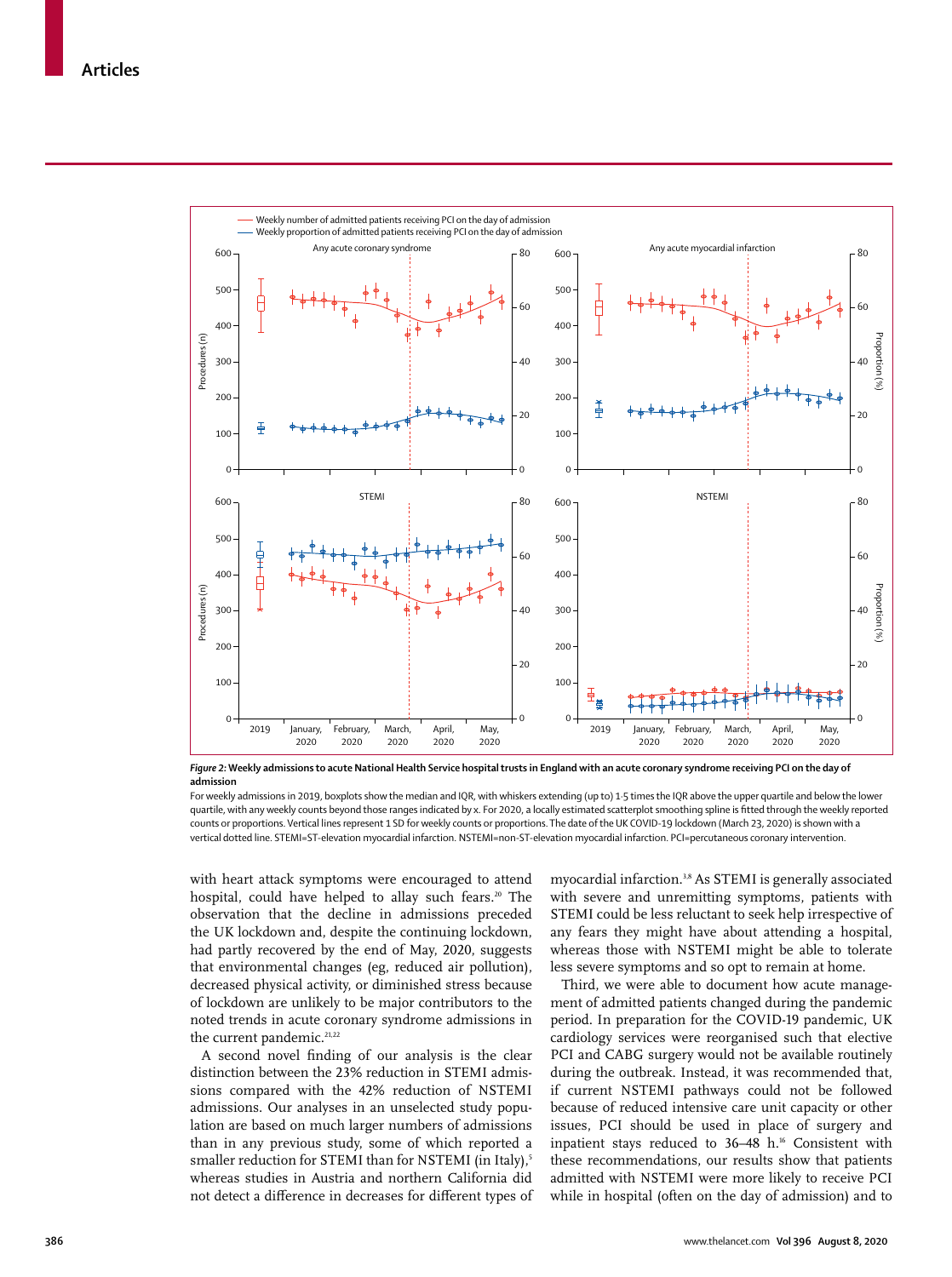have shorter hospital stays. However, since the numbers of patients admitted with both NSTEMI and STEMI were reduced, fewer patients with acute coronary syndrome received PCI.

Finally, the large numbers of cases and national coverage of these data allowed us to show that the pattern of reduced admissions was qualitatively similar (albeit slightly different quantitatively) in several important demographic groups. For example, despite the greater risk with COVID-19 among older patients and those with comorbidities, there were similar reductions in the numbers of individuals with acute coronary syndrome admitted at younger ages and without comorbidities, in whom the long-term benefits of cardiovascular interventions would typically be greater. Likewise, despite different COVID-19 admission rates across the UK during the early phase of the pandemic, little difference was seen in the reduction in acute coronary syndrome admissions between different regions. This consistency suggests that drivers of the noted fall in admissions are likely to be common (to a greater or lesser extent) to all patient groups.

Taken together, the substantial reduction in admissions for acute coronary syndrome during the COVID-19 pandemic is a serious concern, because patients with symptoms indicative of acute myocardial ischaemia benefit from rapid in-hospital assessment,<sup>23,24</sup> with the gain being greatest among those with STEMI. Among such patients, there is a substantial risk of out-of-hospital cardiac arrest,<sup>25</sup> and the failure of patients with STEMI to be admitted to hospital so they can receive early reperfusion therapy and other appropriate treatments is likely to have resulted in avoidable deaths and complications, such as fatal arrhythmias<sup>26</sup> and disabling heart failure.<sup>27</sup> Although no overall increase in in-hospital mortality was seen among patients admitted for acute coronary syndrome, a direct comparison between mortality rates before and after mid-March, 2020, is likely to be confounded by differences in underlying risk of admitted patients and by the duration of hospital stay. Moreover, it is not possible to assess directly the deaths and disability that probably occurred among those patients with acute coronary syndrome who were not admitted to hospital because of COVID-19 and, therefore, did not receive treatment that is known to be effective.

What are the implications of our findings for the UK and for other countries, including settings where the COVID-19 pandemic is only just starting, and how can they help inform preparations for any subsequent increases in infection rates now that lockdown restrictions are being relaxed? Our findings confirm the general pattern reported from other countries. Furthermore, the qualitative similarity of decreases in acute coronary syndrome admission rates, irrespective of age, sex, number of comorbidities, and region, suggests that our findings are likely to be generalisable to all patients who are having an acute myocardial infarction, not only in



*Figure 3:* **Weekly admissions to acute National Health Service hospital trusts in England with an acute coronary syndrome receiving a coronary procedure**

For weekly admissions in 2019, boxplots (coloured according to type of procedure) show the median and IQR, with whiskers extending (up to) 1·5 times the IQR above the upper quartile and below the lower quartile, with any weekly counts beyond those ranges indicated by x. For 2020, a locally estimated scatterplot smoothing spline is fitted through the weekly reported counts, with datapoints and SEs plotted. The date of the UK COVID-19 lockdown (March 23, 2020) is shown with a vertical dotted line. CABG=coronary artery bypass graft. STEMI=ST-elevation myocardial infarction. NSTEMI=non-ST-elevation myocardial infarction. PCI=percutaneous coronary intervention.

the UK but also elsewhere in the world. If the reduction in hospital admissions is largely or wholly because of fear of exposure to SARS-CoV-2, it seems probable that the same reduction in admissions will be seen wherever there is a rapid increase in COVID-19 cases and public health messaging is not suitably nuanced. Monthly updates of these analyses will continue to monitor the recovery in acute coronary syndrome admissions and provide an early warning of another decline in admission trends during any subsequent recurrence of COVID-19 in the UK. More generally, it would be valuable to establish similar continuous analyses for other serious diseases in the UK and in other locations where centralised electronic health record data are available (eg, China or Sweden, or in US health maintenance organisations), to monitor such trends to ensure that they reverse and do not recur during this pandemic or, indeed, any subsequent ones.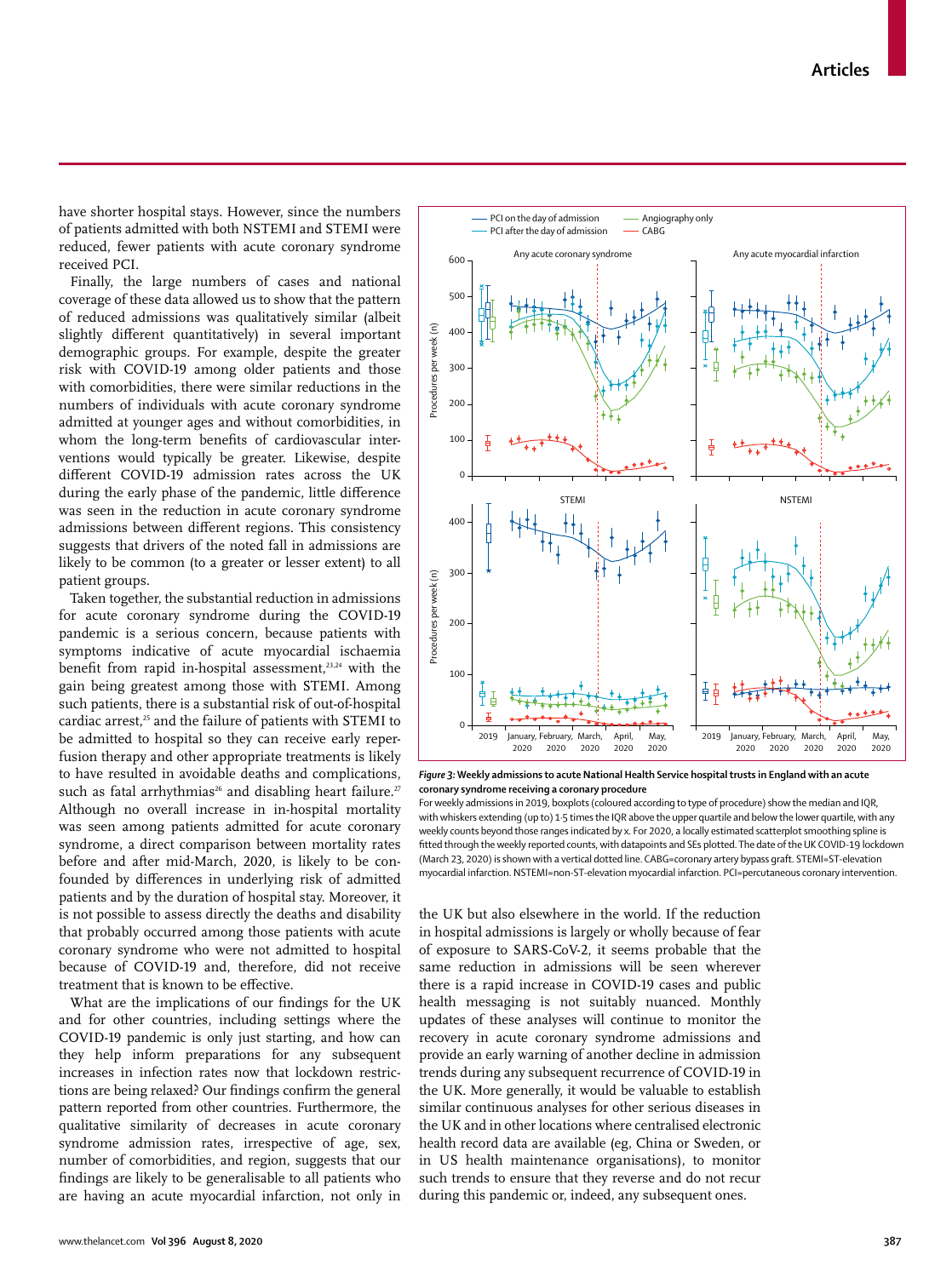Our study has some limitations. SUSAPC data are timely but incomplete, with some NHS trusts having recorded admissions without a diagnostic code. We have addressed this issue by applying an adjustment (appendix pp 2–4), and we validated our approach by confirming that the adjusted results for March and April, 2020, based on earlier data, accord with unadjusted results based on later data for which the coding for admissions in March and April, 2020, was more complete. This comparison suggests that our approach to adjustment is likely to be generalisable to the study of time trends for other serious conditions.

A further potential limitation of our analysis is that the coding of STEMI and NSTEMI was inferred from ICD-10 codes, which can be somewhat inaccurate. Our results provided a clear contrast between rates of admission for, and management of, STEMI and NSTEMI that have been diagnosed and coded in much the same way throughout 2019 and 2020. As a result, any bias in comparison of acute coronary syndrome rates attributable to misclassification of STEMI and NSTEMI is likely to be modest (other than because of late reporting in the most recent weeks) and, if removed, would yield even more striking differences between the rates for STEMI and NSTEMI. A further limitation is that the SUSAPC data do not allow assessments to be made of any delays in admissions from the onset of symptoms of acute coronary syndrome or of any effect on the rates of complications in the patients admitted with myocardial infarction.

Although a national campaign in the UK to encourage all people experiencing symptoms of acute myocardial ischaemia to call an ambulance immediately<sup>20</sup> might have contributed to the partial recovery in admission rates recorded by the end of May, 2020, it remains necessary to address the public's fear that they might contract COVID-19 by going to hospital. Measures to provide relatively clean areas for patients who do not have COVID-19, and reassurance to the public that these areas exist, are needed in both the UK and in other countries. Otherwise, people might continue to be reluctant to call an ambulance, even if experiencing severe symptoms, resulting in unnecessary deaths and disability.

#### **Contributors**

All authors contributed to study design, data interpretation, and writing of the report. Data were processed for analysis by DG, PC, SH, MB, and CR. Statistical analysis was done by ES, JRE, and RG.

#### **Declaration of interests**

BC is the current President of the European Society of Cardiology (2018–20), a British Heart Foundation Chair holder, and lead of the cardiovascular theme of the National Institute for Health Research (NIHR) Oxford Biomedical Research Centre. RC is a British Heart Foundation Chair holder; reports personal fees from UK Biobank, grants from Merck and The Medicines Company, and a prize to Nuffield Department of Population Health for independent research from Pfizer, outside of the submitted work; and has a patent for a statin-related myopathy genetic test licensed to the University of Oxford from Boston Heart Diagnostics (any personal reward has been waived). MJL reports grants from the Medical Research Council, Health Data Research UK,

and NIHR Oxford Biomedical Research Centre, during the conduct of the study; and grants from Merck, The Medicines Company, Boehringer Ingelheim, and UK Biobank, outside of the submitted work. MMM reports grants from Medco and Novartis, outside of the submitted work. JRE and CB report grants from Boehringer Ingelheim, outside of the submitted work. All other authors declare no competing interests.

#### **Acknowledgments**

This work was supported by the UK Medical Research Council, British Heart Foundation, Public Health England, Health Data Research UK and the National Institute for Health Research Oxford Biomedical Research Centre. Monthly updates of all figures and supplementary figures are available at https://www.ctsu.ox.ac.uk/research/covid-19 acute-coronary-syndromes.

#### **References**

- 1 Banerjee A, Pasea L, Harris S, et al. Estimating excess 1-year mortality associated with the COVID-19 pandemic according to underlying conditions and age: a population-based cohort study. *Lancet* 2020; **395:** 1715–25.
- 2 WHO. Strengthening the health systems response to COVID-19: creating surge capacity for acute and intensive care. April 6, 2020. https://www.euro.who.int/\_\_data/assets/pdf\_file/0006/437469/ TG2-CreatingSurgeAcuteICUcapacity-eng.pdf?ua=1 (accessed June 30, 2020).
- 3 Metzler B, Siostrzonek P, Binder RK, Bauer A, Reinstadler SJ. Decline of acute coronary syndrome admissions in Austria since the outbreak of COVID-19: the pandemic response causes cardiac collateral damage. *Eur Heart J* 2020; **41:** 1852–53.
- 4 De Filippo O, D'Ascenzo F, Angelini F, et al. Reduced rate of hospital admissions for ACS during Covid-19 outbreak in northern Italy. *N Engl J Med* 2020; **383:** 88–89.
- 5 De Rosa S, Spaccarotella C, Basso C, et al. Reduction of hospitalizations for myocardial infarction in Italy in the COVID-19 era. *Eur Heart J* 2020; **41:** 2083–88.
- 6 Rodríguez-Leor O, Cid-Álvarez B, Ojeda S, et al. Impacto de la pandemia de COVID-19 sobre la actividad asistencial en cardiología intervencionista en España. *REC Interv Cardiol* 2020; **2:** 82–89.
- 7 Garcia S, Albaghdadi MS, Meraj PM, et al. Reduction in ST-segment elevation cardiac catheterization laboratory activations in the United States during COVID-19 pandemic. *J Am Coll Cardiol* 2020; **75:** 2871–72.
- 8 Solomon MD, McNulty EJ, Rana JS, et al. The COVID-19 pandemic and the incidence of acute myocardial infarction. *N Engl J Med* 2020; published online May 19. https://doi.org/10.1056/ NEJMc2015630.
- Department of Health and Social Care. CMO for England announces first death of patient with COVID-19. March 5, 2020. https://www.gov.uk/government/news/cmo-for-englandannounces-first-death-of-patient-with-covid-19 (accessed June 30, 2020).
- 10 Prime Minister's Office. Prime Minister's statement on coronavirus (COVID-19). March 16, 2020. https://www.gov.uk/government/ speeches/pm-statement-on-coronavirus-16-march-2020 (accessed June 30, 2020).
- 11 Prime Minister's Office. Prime Minister's statement on coronavirus (COVID-19). March 23, 2020. https://www.gov.uk/government/ speeches/pm-address-to-the-nation-on-coronavirus-23-march-2020 (accessed June 30, 2020).
- The National Archives. The Health Protection (Coronavirus, Restrictions) (England) Regulations 2020. March 26, 2020. https://www.legislation.gov.uk/uksi/2020/350/introduction/made (accessed June 30, 2020).
- 13 Public Health England. National ambulance syndromic surveillance: weekly bulletins 2020. June 23, 2020. https://www.gov. uk/government/publications/national-ambulance-syndromicsurveillance-weekly-bulletins-2020 (accessed June 30, 2020).
- 14 Public Health England. Emergency department syndromic surveillance system: England. June 23, 2020. https://assets. publishing.service.gov.uk/government/uploads/system/uploads/ attachment\_data/file/895219/EDSSSBulletin2020wk25.pdf (accessed June 30, 2020).